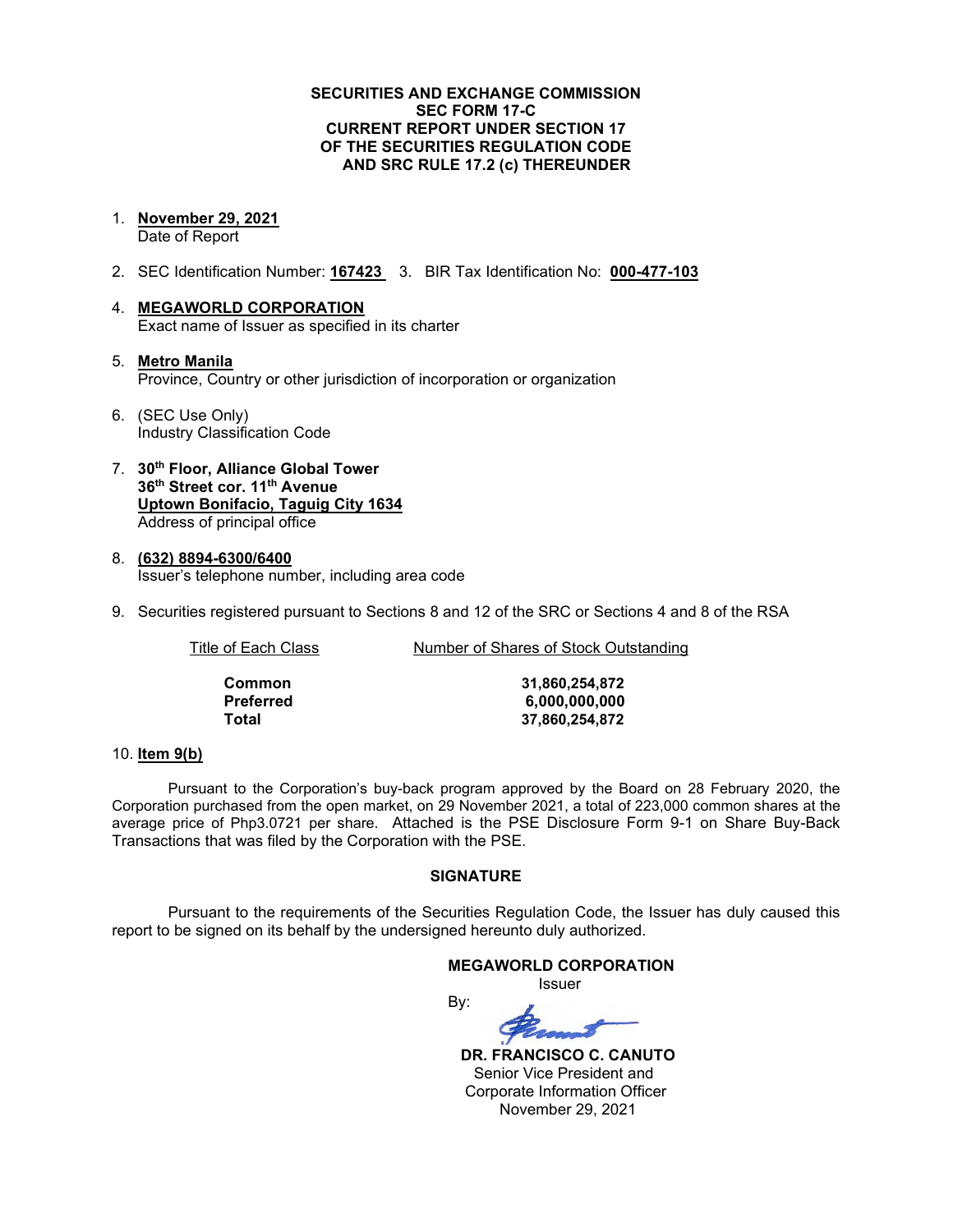# **SECURITIES AND EXCHANGE COMMISSION SEC FORM 17-C**

# **CURRENT REPORT UNDER SECTION 17 OF THE SECURITIES REGULATION CODE AND SRC RULE 17.2(c) THEREUNDER**

| Nov 29, 2021                                                                       | 1. Date of Report (Date of earliest event reported)                                                                                     |
|------------------------------------------------------------------------------------|-----------------------------------------------------------------------------------------------------------------------------------------|
| 2. SEC Identification Number                                                       |                                                                                                                                         |
| 167423                                                                             |                                                                                                                                         |
| 3. BIR Tax Identification No.                                                      |                                                                                                                                         |
| 000-477-103                                                                        |                                                                                                                                         |
|                                                                                    | 4. Exact name of issuer as specified in its charter                                                                                     |
|                                                                                    | <b>MEGAWORLD CORPORATION</b>                                                                                                            |
|                                                                                    | 5. Province, country or other jurisdiction of incorporation                                                                             |
| <b>Metro Manila</b>                                                                |                                                                                                                                         |
|                                                                                    | 6. Industry Classification Code(SEC Use Only)                                                                                           |
| 7. Address of principal office<br><b>Taguig City</b><br><b>Postal Code</b><br>1634 | 30th Floor, Alliance Global Tower, 36th Street cor. 11th Avenue, Uptown Bonifacio,<br>8. Issuer's telephone number, including area code |
| (632) 8894-6300/6400                                                               |                                                                                                                                         |
| N/A                                                                                | 9. Former name or former address, if changed since last report                                                                          |
|                                                                                    | 10. Securities registered pursuant to Sections 8 and 12 of the SRC or Sections 4 and 8 of the RSA                                       |
| <b>Title of Each Class</b>                                                         | Number of Shares of Common Stock Outstanding and Amount of Debt Outstanding                                                             |
| Common                                                                             | 31,860,254,872                                                                                                                          |
| Preferred                                                                          | 6,000,000,000                                                                                                                           |
|                                                                                    | 11. Indicate the item numbers reported herein                                                                                           |
| Item $9(b)$                                                                        |                                                                                                                                         |

The Exchange does not warrant and holds no responsibility for the veracity of the facts and representations contained in all corporate disclosures, including financial reports. All data contained herein are prepared and submitted by the disclosing party to the Exchange, and are disseminated solely for purposes of information. Any questions on the data contained herein should be addressed directly to the Corporate Information Officer of the disclosing party.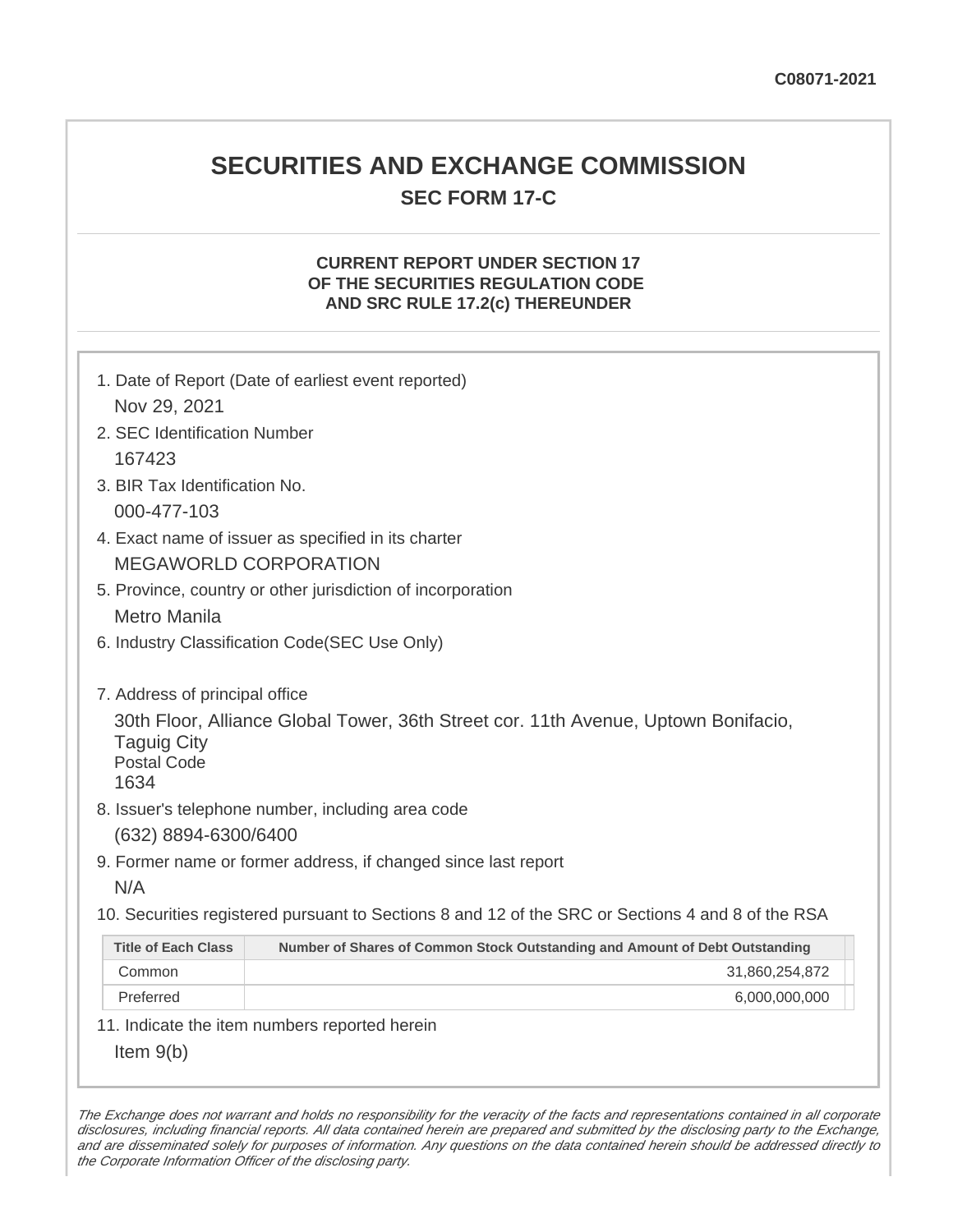

# **Megaworld Corporation MEG**

# **PSE Disclosure Form 9-1 - Share Buy-Back Transactions References: Section 9 of the Revised Disclosure Rules**

**Subject of the Disclosure**

Share Buy-Back Transactions

**Background/Description of the Disclosure**

Pursuant to the Corporation's buy-back program approved by the Board on 28 February 2020, the Corporation purchased from the open market, on 29 November 2021, a total of 223,000 common shares at the average price of Php3.0721 per share.

## **Type of Securities**

- **☑** Common
- □ Preferred N/A
- D Others N/A

#### **Details of Share Buy-Back Transaction(s)**

| Date of Transaction | Number of Shares Purchased | <b>Price Per Share</b> |
|---------------------|----------------------------|------------------------|
| Nov 29, 2021        | 33,000                     | 3.0900                 |
| Nov 29, 2021        | 52,000                     | 3.0800                 |
| Nov 29, 2021        | 67,000                     | 3.0700                 |
| Nov 29, 2021        | 71,000                     | 3.0600                 |
|                     | 223,000                    |                        |

### **Effects on Number of Shares**

|                           | <b>Before</b>  | After          |
|---------------------------|----------------|----------------|
| <b>Outstanding Shares</b> | 31,860,477,872 | 31,860,254,872 |
| <b>Treasury Shares</b>    | 510,388,000    | 510,611,000    |

| <b>Cumulative Number of</b> |             |
|-----------------------------|-------------|
| <b>Shares Purchased to</b>  | 380,691,000 |
| Date <sup>1</sup>           |             |